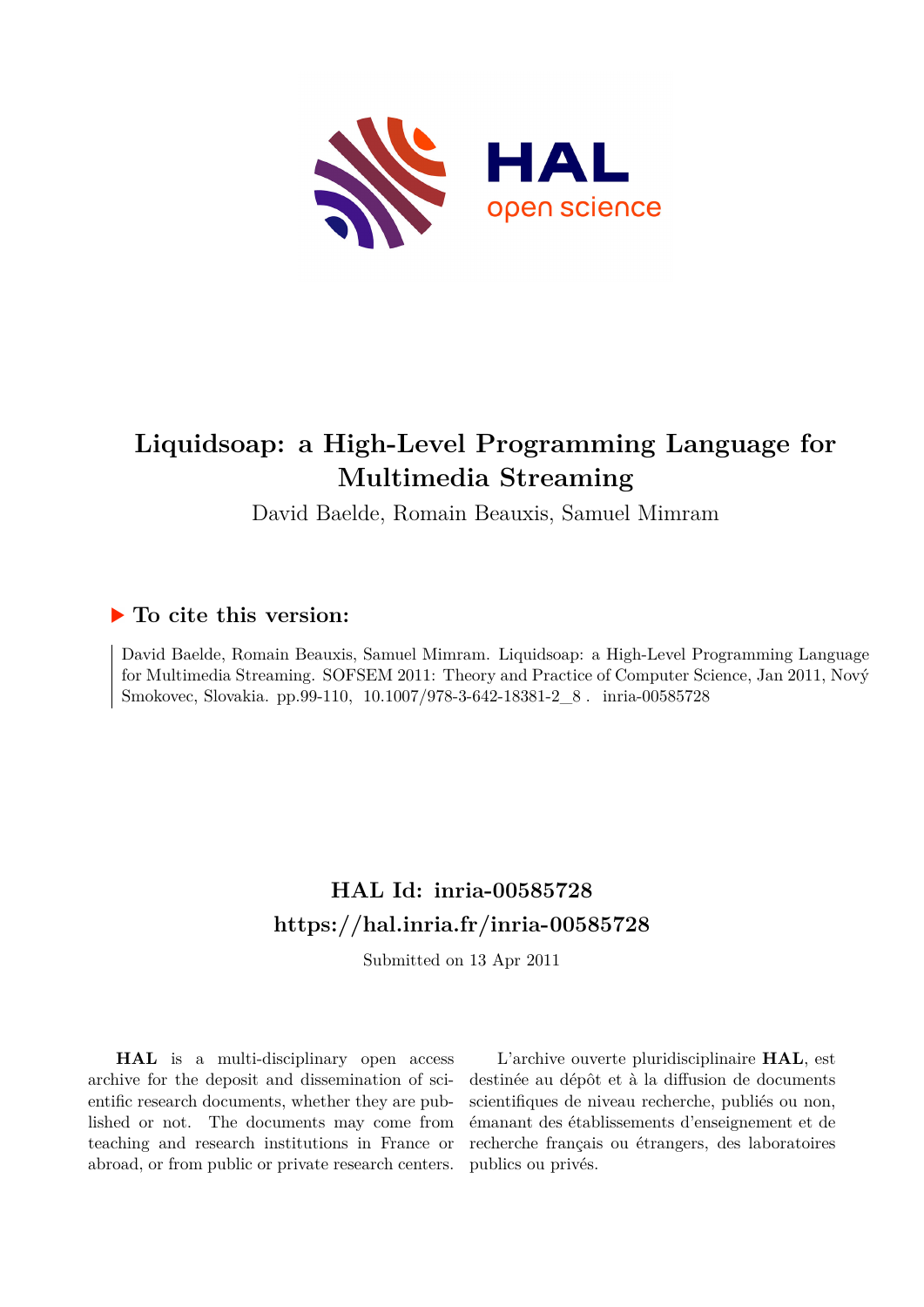# Liquidsoap: a High-Level Programming Language for Multimedia Streaming

David Baelde<sup>1</sup>, Romain Beauxis<sup>2</sup>, and Samuel Mimram<sup>3</sup>

<sup>1</sup> University of Minnesota, USA <sup>2</sup> Department of Mathematics, Tulane University, USA <sup>3</sup> CEA LIST – LMeASI, France

Abstract. Generating multimedia streams, such as in a netradio, is a task which is complex and difficult to adapt to every users' needs. We introduce a novel approach in order to achieve it, based on a dedicated high-level functional programming language, called Liquidsoap, for generating, manipulating and broadcasting multimedia streams. Unlike traditional approaches, which are based on configuration files or static graphical interfaces, it also allows the user to build complex and highly customized systems. This language is based on a model for streams and contains operators and constructions, which make it adapted to the generation of streams. The interpreter of the language also ensures many properties concerning the good execution of the stream generation.

The widespread adoption of broadband internet in the last decades has changed a lot our way of producing and consuming information. Classical devices from the analog era, such as television or radio broadcasting devices have been rapidly adapted to the digital world in order to benefit from the new technologies available. While analog devices were mostly based on hardware implementations, their digital counterparts often consist in software implementations, which potentially offers much more flexibility and modularity in their design. However, there is still much progress to be done to unleash this potential in many areas where software implementations remain pretty much as hard-wired as their digital counterparts.

The design of domain specific languages is a powerful way of addressing that challenge. It consists in identifying (or designing) relevant domain-specific abstractions (construct well-behaved objects equipped with enough operations) and make them available through a programming language. The possibility to manipulate rich high-level abstractions by means of a flexible language can often release creativity in unexpected ways. To achieve this, a domain-specific language should follow three fundamental principles. It should be

- 1. adapted: users should be able to perform the required tasks in the domain of application of the language;
- 2. simple: users should be able to perform the tasks in a simple way (this means that the language should be reasonably concise, but also understandable by users who might not be programming language experts);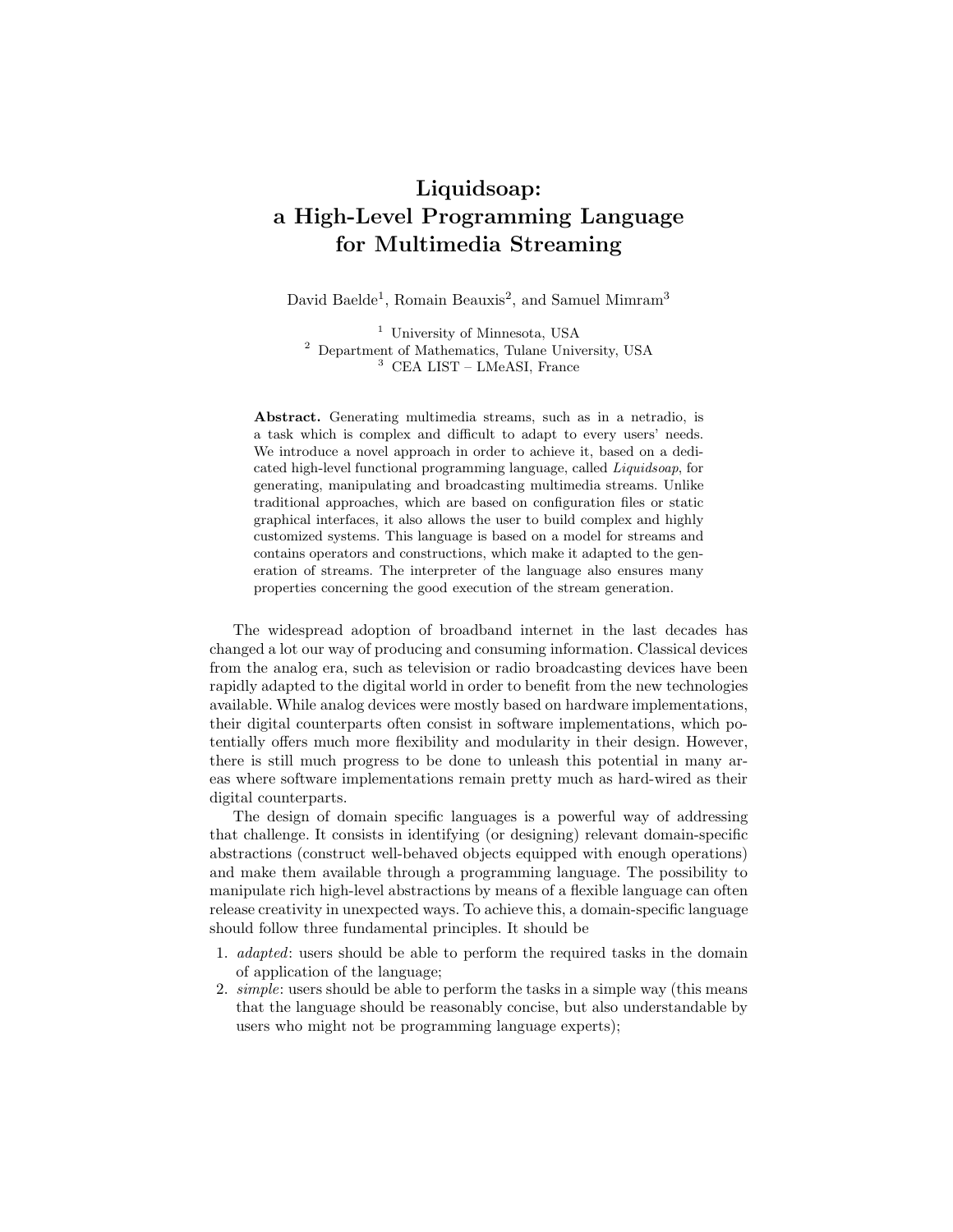3. safe: the language should perform automatic checks to prevent as many errors as possible, using static analysis when possible.

Balancing those requirements can be very difficult. This is perhaps the reason why domain specific languages are not seen more often. Another reason is that advanced concepts from the theory of programming language and type systems are often required to obtain a satisfying design.

In this paper, we are specifically interested in the generation of multimedia streams, notably containing audio and video. Our primary targets are netradios, which continuously broadcast audio streams to listeners over Internet. At first, generating such a stream might seem to simply consist in concatenating audio files. In practice, the needs of radio makers are much higher than this. For instance, a radio stream will often contain commercial or informative jingles, which may be scheduled at regular intervals, sometimes in between songs and sometimes mixed on top of them. Also, a radio program may be composed of various automatic playlists depending on the time of the day. Many radios also have live shows, based on a pre-established schedule or not; a good radio software is also expected to interrupt a live show when it becomes silent. Most radios want to control and process the data before broadcasting it to the public, performing tasks like volume normalization, compression, etc. Those examples, among many others, show the need for very flexible and modular solutions for creating and broadcasting multimedia data. Most of the currently available tools to broadcast multimedia data over the Internet (such as Darkice, Ezstream, VideoLAN, Rivendell or SAM Broadcaster) consist of straightforward adaptation of classical streaming technologies, based on predefined interfaces, such as a virtual mixing console or static file-based setups. Those tools perform very well a predefined task, but offer little flexibility and are hard to adapt to new situations.

In this paper, we present Liquidsoap, a domain-specific language for multimedia streaming. Liquidsoap has established itself as one of the major tools for audio stream generation. The language approach has proved successful: beyond the obvious goal of allowing the flexible combination of common features, unsuspected possibilities have often been revealed through clever scripts. Finally, the modular design of Liquidsoap has helped its development and maintenance, enabling the introduction of several exclusive features over time. Liquidsoap has been developed since 2004 as part of the Savonet project [\[2\]](#page-12-0). It is implemented in OCaml, and we have thus also worked on interfacing many C libraries for OCaml. The code contains approximatively 20K lines of OCaml code and 10K lines of C code and runs on all major operating systems. The software along with its documentation is freely available [\[2\]](#page-12-0) under an open-source license.

Instead of concentrating on detailing fully the abstractions manipulated in Liquidsoap (streams and sources) or formally presenting the language and its type system, this paper provides an overview of the two, focusing on some key aspects of their integration. We first give a broad overview of the language and its underlying model in Section [1.](#page-3-0) We then describe two recent extensions of that basic setup. In Section [2](#page-7-0) we illustrate how various type system features are combined to control the combination of stream of various content types. Section [3](#page-9-0)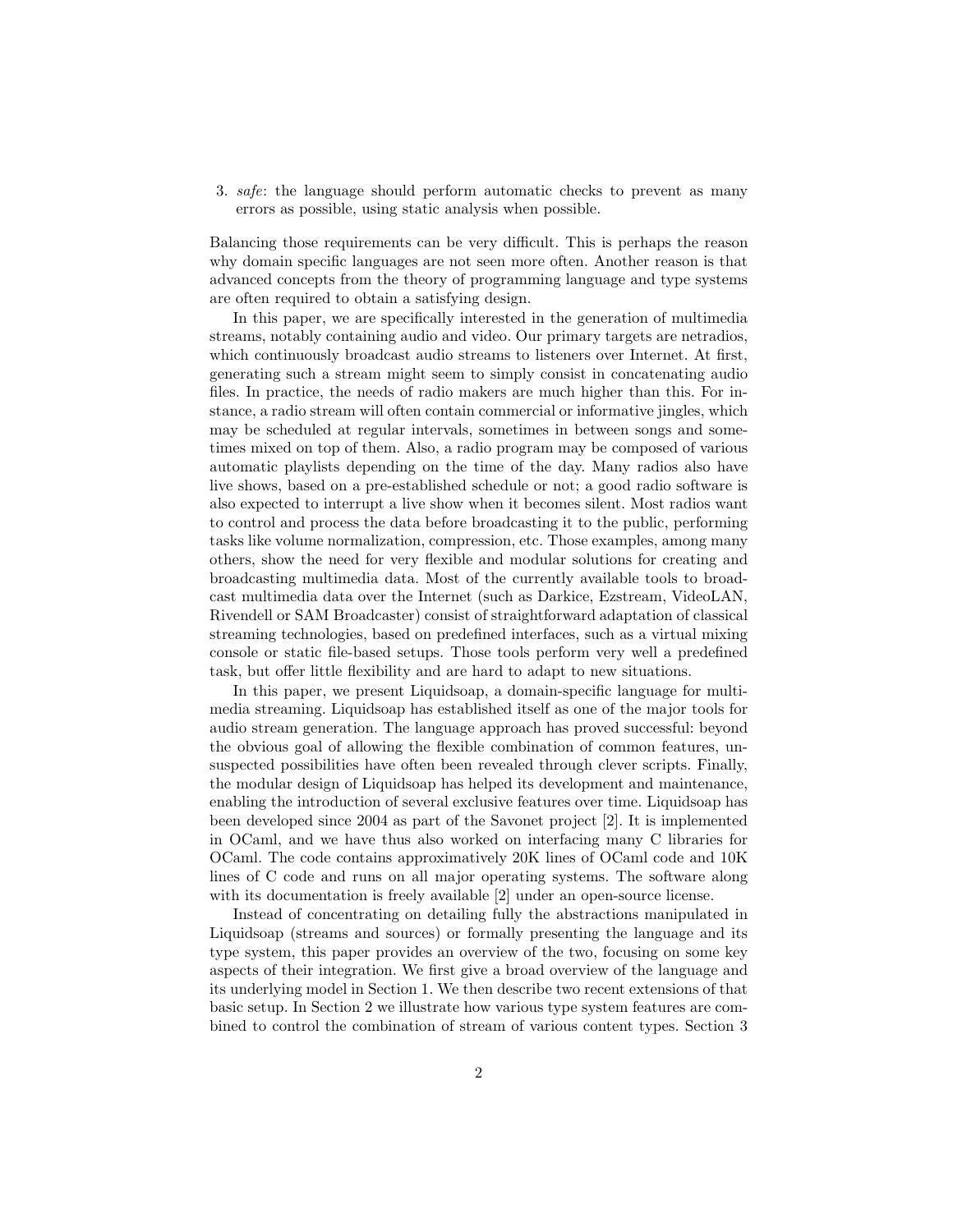motivates the interest of having multiple time flows (clocks) in a streaming system, and presents how this feature is integrated in Liquidsoap. We finally discuss related systems in Section [4](#page-11-0) before concluding in Section [5.](#page-12-1)

# <span id="page-3-0"></span>1 Liquidsoap

## 1.1 Streaming model

A stream can be understood as a timed sequence of data. In digital signal processing, it will simply be an infinite sequence of samples – floating point values for audio, images for video. However, multimedia streaming also involves more high-level notions. A *stream*, in Liquidsoap, is a succession of *tracks*, annotated with *metadata*. Tracks may be finite or infinite, and can be thought of as individual songs on a musical radio show. Metadata packets are punctual and can occur at any instant in the stream. They are used to store various information about the stream, such as the title or artist of the current track, how loud the track should be played, or any other custom information. Finally, tracks contain multimedia data (audio, video or MIDI), which we discuss in Section [2.](#page-7-0)

Streams are generated on the fly and interactively by sources. The behavior of sources may be affected by various parameters, internal  $(e.q., \text{ metadata})$  or external (e.g., execution of commands made available via a server). Some sources purely produce a stream, getting it from an external device (such as a file, a sound card or network) or are synthesizing it. Many other sources are actually operating on other sources in the sense that they produce a stream based on input streams given by other sources. Abstractly, the program describing the generation of a stream can thus be represented by a directed acyclic graph, whose nodes are the sources and whose edges indicate dependencies between sources (an example is given in Figure [1\)](#page-4-0).

Some sources have a particular status: not only do they compute a stream like any other source, but they also perform some observable tasks, typically outputting their stream somewhere. These are called active sources. Stream generation is performed "on demand": active sources actively attempt to produce their stream, obtaining data from their input sources which in turn obtain data from their dependent sources, and so on. An important consequence of this is the fact that sources do not constantly stream: if a source would produce a stream which is not needed by any active source then it is actually frozen in time. This avoids useless computations, but is also crucial to obtain the expected expressiveness. For example, a rotation operator will play alternatively several sources, but should only rotate at the end of tracks, and its unused sources should not keep streaming, otherwise we might find them in the middle of a track when we come back to playing them. Sources are also allowed to fail after the end of a track, i.e., refuse to stream, momentarily or not. This is needed, for example, for a queue of user requests which might often be empty, or a playlist which may take too long to prepare a file for streaming. Failure is handled by various operators, the most common being the fallback, which takes a list of sources and replays the stream of the first available source, failing when all of them failed.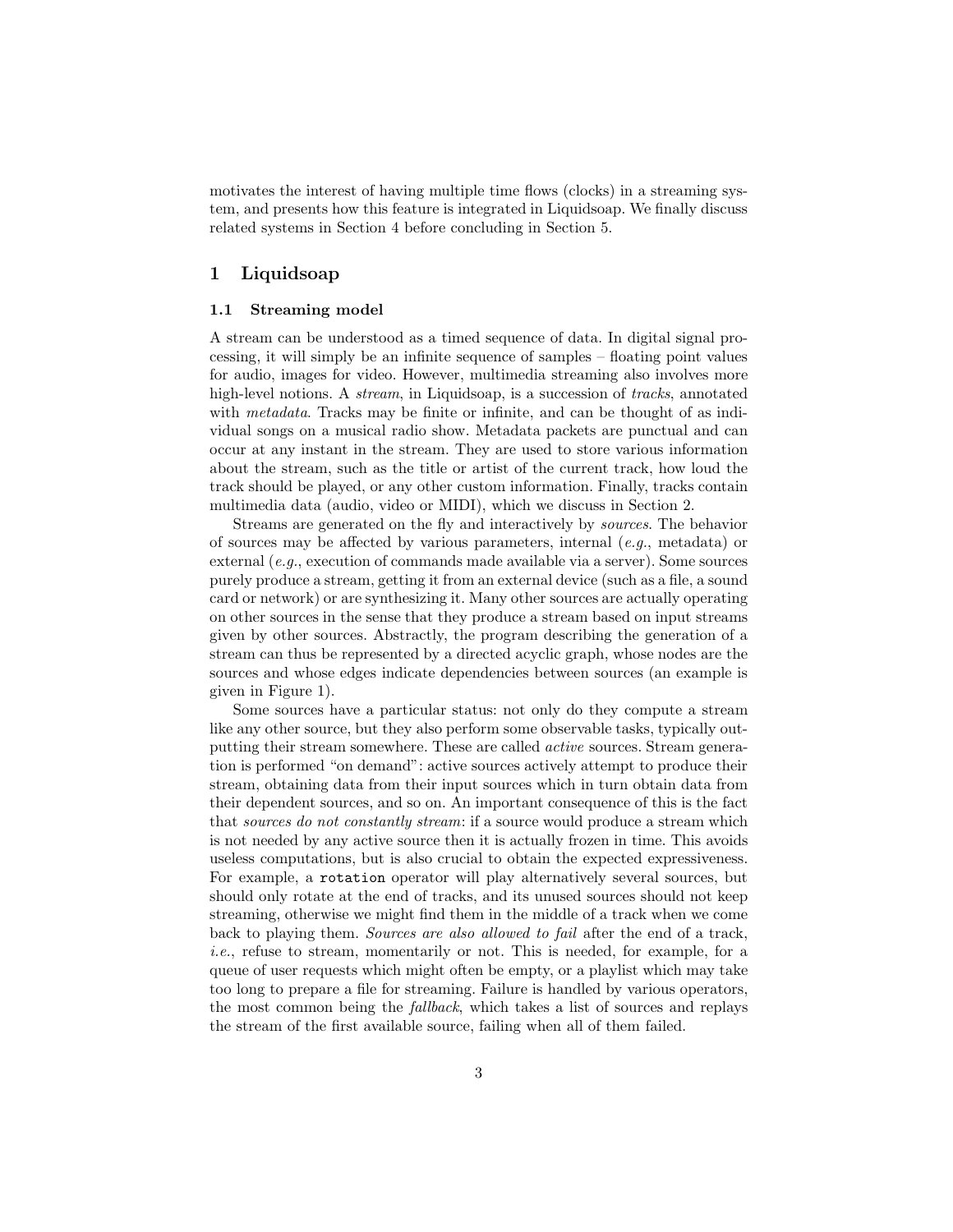

<span id="page-4-0"></span>Fig. 1. A streaming system with sharing

#### 1.2 A language for building streaming systems

Based on the streaming model presented above, Liquidsoap provides the user with a convenient high-level language for describing streaming systems. Although our language borrows from other functional programming languages, it is has been designed from scratch in order to be able to have a dedicated static typing discipline together a very user-friendly language.

One of the main goals which has motivated the design of the Liquidsoap language is that it should be very accessible, even to non-programmers. It turned out that having a functional programming language is very natural (cf. Section [1.3\)](#page-5-0). The built-in functions of the language often have a large number of parameters, many of which have reasonable default values, and it would be very cumbersome to have to write them all each time, in the right order. In order to address this, we have designed a new extension of  $\lambda$ -calculus with labeled arguments and multi-abstractions which makes it comfortable to use the scripting API [\[3\]](#page-12-2). Having designed our own language also allowed us to integrate a few domain-specific extensions, to display helpful error messages and to generate a browsable documentation of the scripting API. In practice, many of the users of Liquidsoap are motivated by creating a radio and not very familiar with programming, so it can be considered that the design of the language was a success from this point of view.

An other motivation was to ensure some safety properties of the stream generation. A script in Liquidsoap describes a system that is intended to run for months, some parts of whose rarely triggered, and it would be very disappointing to notice a typo or a basic type error only after a particular part of the code is used for an important event. In order to ensure essential safety properties, the language is statically and strongly typed. We want to put as much static analysis as possible, as long as it doesn't put the burden on the user, i.e., all types should be inferred. As we shall see, Liquidsoap also provides a few useful dynamic analysis.

The current paper can be read without a prior understanding of the language and its typing system, a detailed presentation can however be found in [\[3\]](#page-12-2). A basic knowledge of programming languages should be enough to understand the few examples presented in this paper, which construct sources using built-in operators of our language. For example, the following script defines two elementary sources, respectively reading from an HTTP stream and a playlist of files, composed in a fallback and filtered through a volume normalizer. The resulting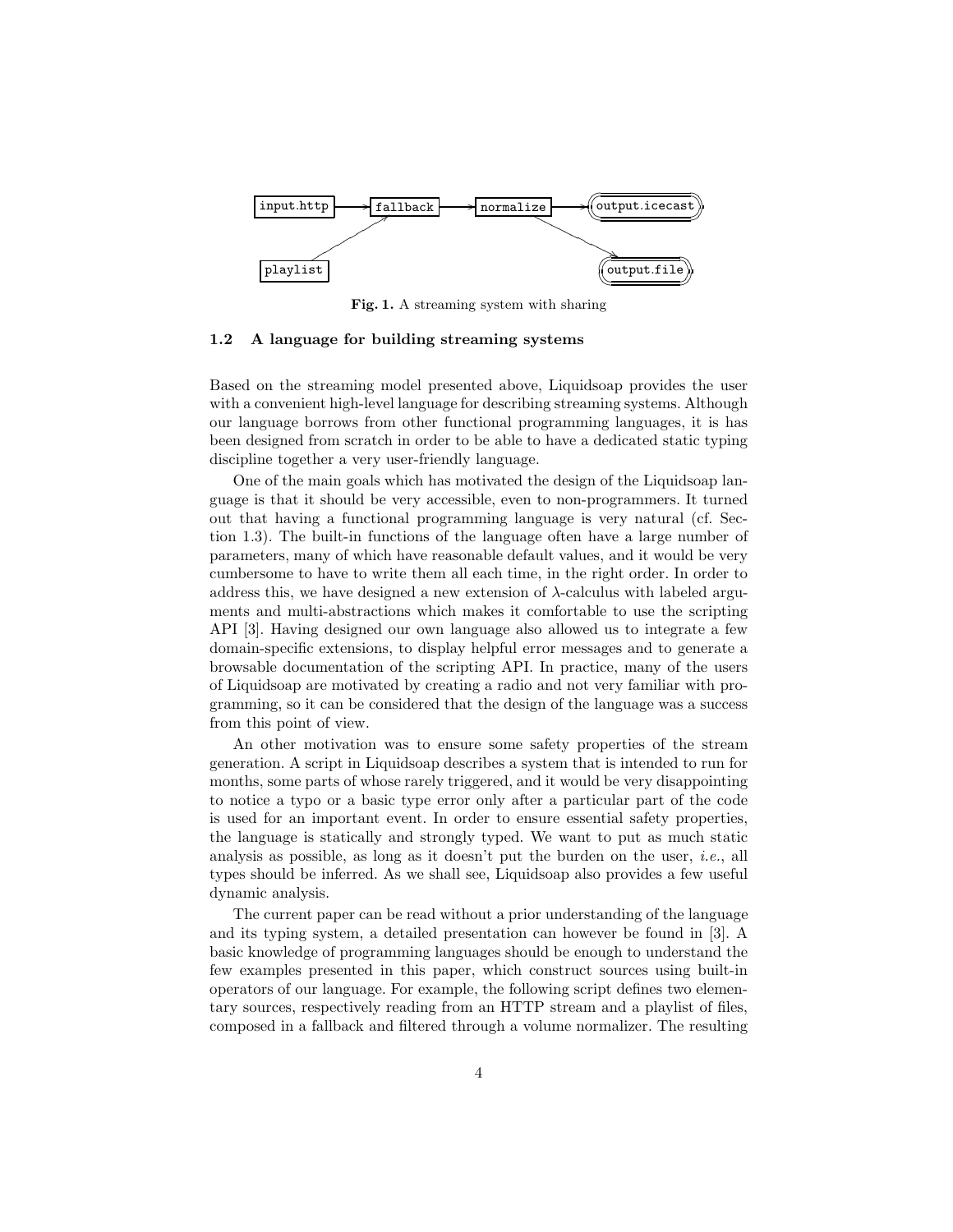stream is sent to an Icecast server which broadcasts the stream to listeners, and saved in a local backup file:

s = normalize(fallback([input.http("http://other.net/radio"), playlist("listing.txt")]))) output.icecast(%vorbis,mount="myradio",s) output.file(%vorbis,"backup.mp3",s)

The graph underlying the system resulting from the execution of that script is shown in Figure [1.](#page-4-0) Note that the two output functions build a new source: these sources generate the same stream as s, but are active and have the side effect of encoding and sending the stream, respectively to an Icecast server and a file. A few remarks on the syntax: the notation [. . . ] denotes a list, mount is a label (the name of an argument of the function output.icecast) and %vorbis is an encoding format parameter whose meaning is explained in Section [2](#page-7-1) (recall that Vorbis is a compressed format for audio, similar to MP3).

### <span id="page-5-0"></span>1.3 Functional transitions

Liquidsoap is a functional programming language and a particularly interesting application of this is the case of transitions. Instead of simply sequencing tracks, one may want a smoother transition. For example, a crossfade consists in mixing the end of the old source, whose volume is faded out, with the beginning of the new one, whose volume is faded up (see Figure [2\)](#page-5-1). But there is a wide variety of other possible transitions: a delay might be added, jingles may be inserted, etc.



<span id="page-5-1"></span>Fig. 2. A crossfade transition between two tracks

A solution that is both simple and flexible is to allow the user to specify a transition as a function that combines two sources representing the old and new tracks. We illustrate this feature with an example involving transitions used when switching from one source to another in a **fallback**. This is particularly useful when the fallback is track insensitive, i.e., performs switching as soon as possible, without waiting for the end of a track. The following code defines a fallback source which performs a crossfade when switching from one source to another:

```
def crossfade(old,new) =
  add([fade.initial(duration=2.,new),fade.final(duration=3.,old)])
```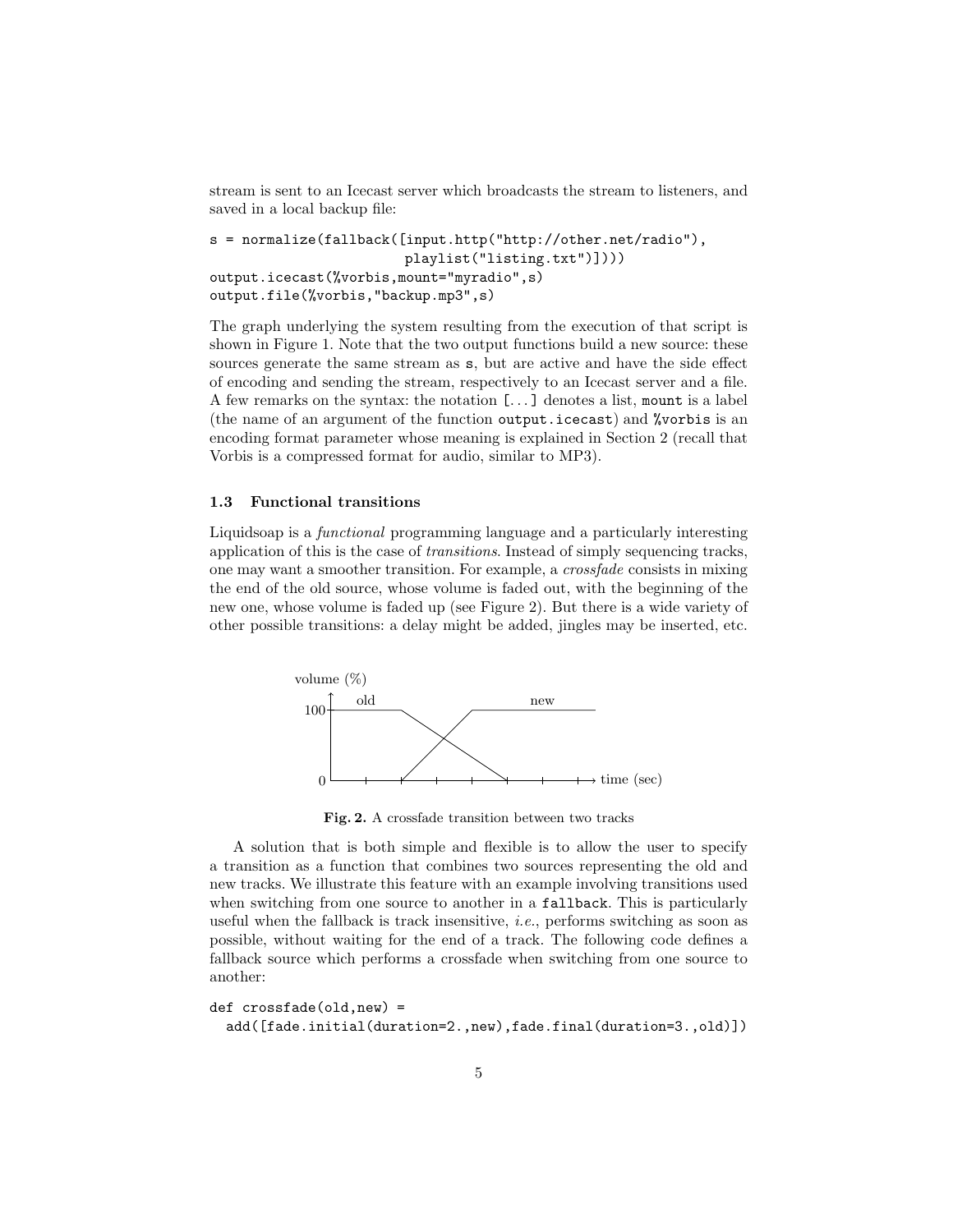```
end
t = [crossfade,crossfade]
f = fallback(track_sensitive=false,transitions=t,[r,s])
```
Because any function can be used to define a transition, the possibilities are numerous. A striking example from the standard library of Liquidsoap scripts is the operator smooth add, which takes as argument a main source  $(e, q, \text{mu})$ sical tracks) and a special interruption source  $(e.q.,\text{ news items})$ . When a new interruption is available, smooth add gradually reduces the volume of the main source to put it in the background, and superposes the interruption. The reverse is performed at the end of the interruption. This very appreciated effect is programmed using the same building blocks as in the previous example.

## 1.4 Efficient implementation

An important aspect of the implementation is efficiency concerning both CPU and memory usage. The streams manipulated can have high data rates (a typical video stream needs 30Mo/s) and avoiding multiple copies of stream data is crucial.

In Liquidsoap, streams are computed using frames, which are data buffers representing a portion of stream portion of fixed duration. Abstractly, sources produce a stream by producing a sequence of frames. However, in the implementation a source is passed a frame that it has to fill. Thus, we avoid unnecessary copies and memory allocations. Active sources, which are the initiators of streaming, initially allocate one frame, and keep re-using it to get stream data from their input source. Then, most sources do not need to allocate their own frame, they simply pass frames along and modify their content in place. However, this simple mechanism does not work when a source is *shared, i.e.*, it is the input source of several sources. This is the case of the normalize node in the graph of Figure [1](#page-4-0) (which happens to be shared by active sources). In that case, we use a caching mechanism: the source will have its own cache frame for storing its current output. The first time that the source is asked to fill a frame, it fills its internal cache and copies the data from it; in subsequent calls it simply fills the frame with the data computed during the first call. Once all the filling operations have been done, the sources are informed that the stream has moved on to the next frame and can forget their cache.

With this system, frames are created once for all, one for each active source plus one for each source that is shared and should thus perform caching — of course, some sources might also need another frame depending on their behavior. Sharing is detected automatically when the source is initialized for streaming. We do not detail this analysis, but note that the dynamic reconfigurations of the streaming system (notably caused by transitions) make it non-trivial to anticipate all possible sharing situations without over-approximating too much.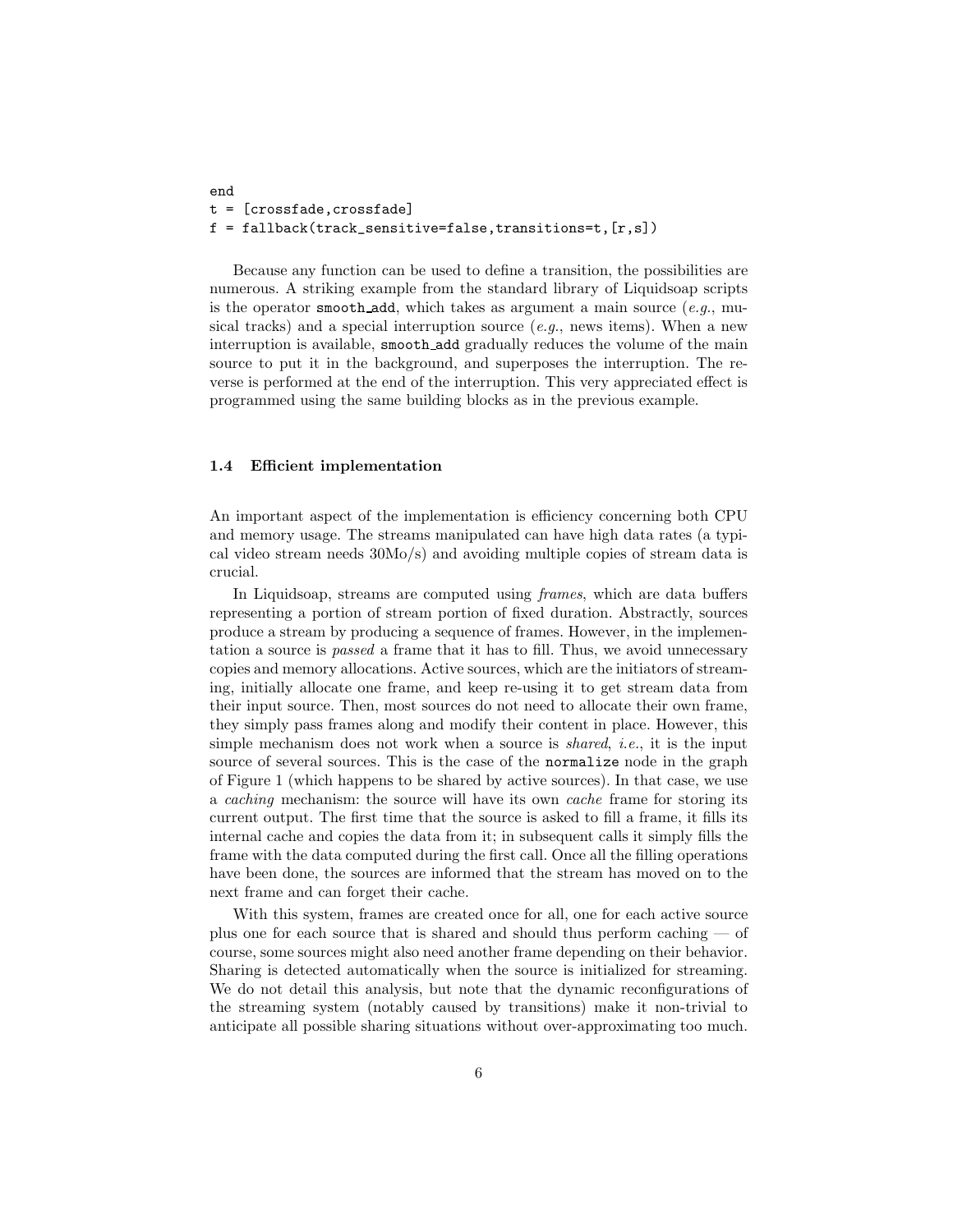## <span id="page-7-0"></span>2 Heterogeneous stream contents

In Liquidsoap, streams can contain data of various nature. The typical example is the case of video streams which usually contain both images and audio samples. We also support MIDI streams (which contain musical notes) and it would be easy to add other kinds of content. It is desirable to allow sources of different content kinds within a streaming system, which makes it necessary to introduce a typing discipline in order to ensure the consistency of stream contents across sources.

The nature of data in streams is described by its *content type*, which is a triple of natural numbers indicating the number of audio, video and midi channels. A stream may not always contain data of the same type. For instance, the playlist operator might rely on decoding files of heterogeneous content, e.g., mono and stereo audio files. In order to specify how content types are allowed to change over time in a stream, we use arities, which are essentially natural numbers extended with a special symbol  $\star$ :

$$
a \quad ::= \quad \star \mid 0 \mid S(a)
$$

An arity is *variable* if it contains  $\star$ , otherwise it is an usual natural number, and is fixed. A content kind is a triple of arities, and specifies which content types are acceptable. For example,  $(S(S(0)), S(\star), \star)$  is the content kind meaning "2 audio channels, at least one video channel and any number of MIDI channels". This is formalized through the subtyping relation defined in Figure [3:](#page-7-1)  $T \le K$  means that the content kind T is allowed by K. More generally,  $K \le K'$  expresses that K is more permissive than  $K'$ , which implies that a source of content kind K can safely be seen as one of content kind  $K'$ .

$$
\frac{A \le A'}{0 \le 0} \qquad \frac{A \le A'}{S(A) \le S(A')} \qquad \frac{A \le \mathfrak{c} \times A'}{\mathfrak{c} \times \mathfrak{c} \times \mathfrak{c}} \qquad \frac{A \le \mathfrak{c} \times A'}{0 \le 0 \le \mathfrak{c} \times \mathfrak{c}} \qquad \frac{A \le \mathfrak{c} \times A'}{(A, B, C) \le 0 \le (A', B', C')}
$$

### <span id="page-7-1"></span>Fig. 3. Subtyping relation on arities

When created, sources are given their expected content kind. Of course, some assignments are invalid. For example, a pure audio source cannot accept a content kind which requires video channels, and many operators cannot produce a stream of an other kind than that of their input source. Also, some sources have to operate on input streams that have a fixed kind  $-$  a kind is said to be fixed when all of its components are. This is the case of the echo operator which produces echo on sound and has a internal buffer of a fixed format for storing past sound, or sound card inputs/outputs which have to initialize the sound card for a specific number of channels. Also note that passing the expected content kind is important because some sources behave differently depending on their kind, as shown with the previous example.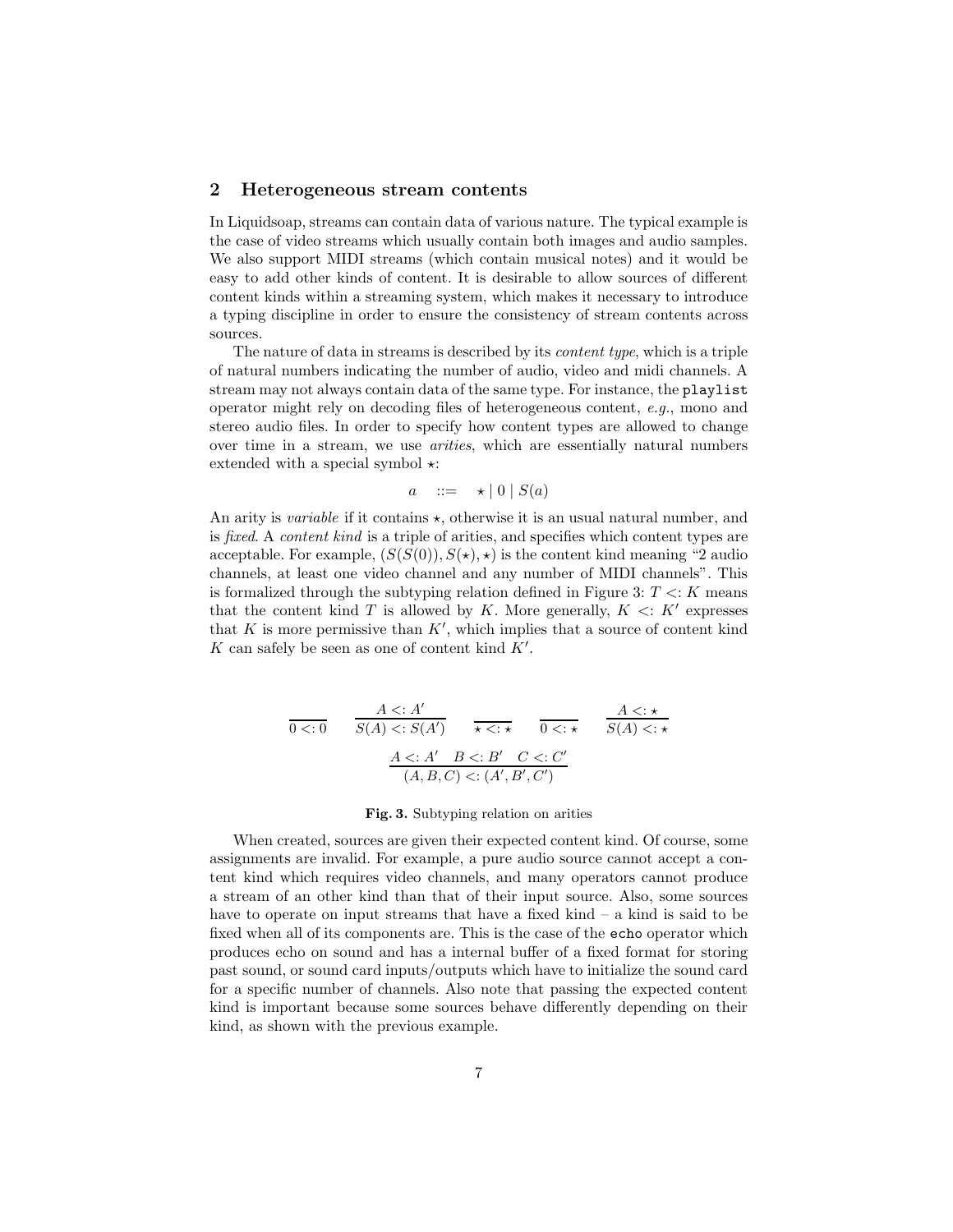Integration in the language. To ensure that streaming systems built from user scripts will never encounter situations where a source receives data that it cannot handle, we leverage various features of our type system. By doing so, we guarantee statically that content type mismatches never happen. The content kinds are reflected into types, and used as parameters of the source type. In order to express the types of our various operators, we use a couple features of type systems (see [\[5\]](#page-12-3) for extensive details). As expected, the above subtyping relation is integrated into the subtyping on arbitrary Liquidsoap types. We illustrate various content kinds in the examples of Figure [4:](#page-8-0)

- The operator swap exchanges the two channels of a stereo audio stream. Its type is quite straightforward: it operates on streams with exactly two audio channels.
- Liquidsoap supports polymorphism  $\dot{a}$  la ML. We use it in combination with constraints to allow arbitrary arities. The notation '\*a stands for a universal variable (denoted by 'a) to which a type constraint is attached, expressing that it should only be instantiated with arities. For example, the operator on\_metadata does not rely at all on the content of the stream, since it is simply in charge of calling a handler on each of its metadata packets – in the figure, handler is a shortcut for  $(\lceil$ string\*string]) -> unit.
- When an operator, such as echo, requires a fixed content type, we use another type constraint. The resulting constrained universal variable is denoted by '#a and can only be instantiated with fixed arities.
- The case of the greyscale operator, which converts a color video into greyscale, shows how we can require at least one video channel in types. Here,  $\ast$ b+1 is simply a notation for  $S(\ast b)$ .
- Finally, the case of output.file (as well as several other outputs which encode their data before sending it to various media) is quite interesting. Here, the expected content kind depends on the format the stream is being encoded to, which is given as first argument of the operator. Since typing the functions generating formats would require dependent types (the number of channels would be given as argument) and break type inference, we have introduced particular constants for type formats with syntactic sugar for them to appear like functions – similar ideas are for example used to type the printf function in OCaml. For example, output.file(%vorbis,"stereo.ogg",s) requires that s has type source(2,0,0) because %vorbis alone has type format(2,0,0), but output.file(%vorbis(channels=1),"mono.ogg",s) requires that there is only one audio channel; we also have video formats such as %theora.

```
swap : (source(2,0,0)) \rightarrow source(2,0,0)on metadata : (handler,source('*a,'*b,'*c)) -> source('*a,'*b,'*c)
       echo : (delay:float,source('#a,0,0)) -> source('#a,0,0)
 greyscale : (source('*a,'*b+1,'*c)) \rightarrow source('*a,'*b+1,'*c)output.file : (format('*a,'*b,'*c),string,source('*a,'*b,'*c))->
             source('*a,'*b,'*c)
```
<span id="page-8-0"></span>Fig. 4. Types for some operators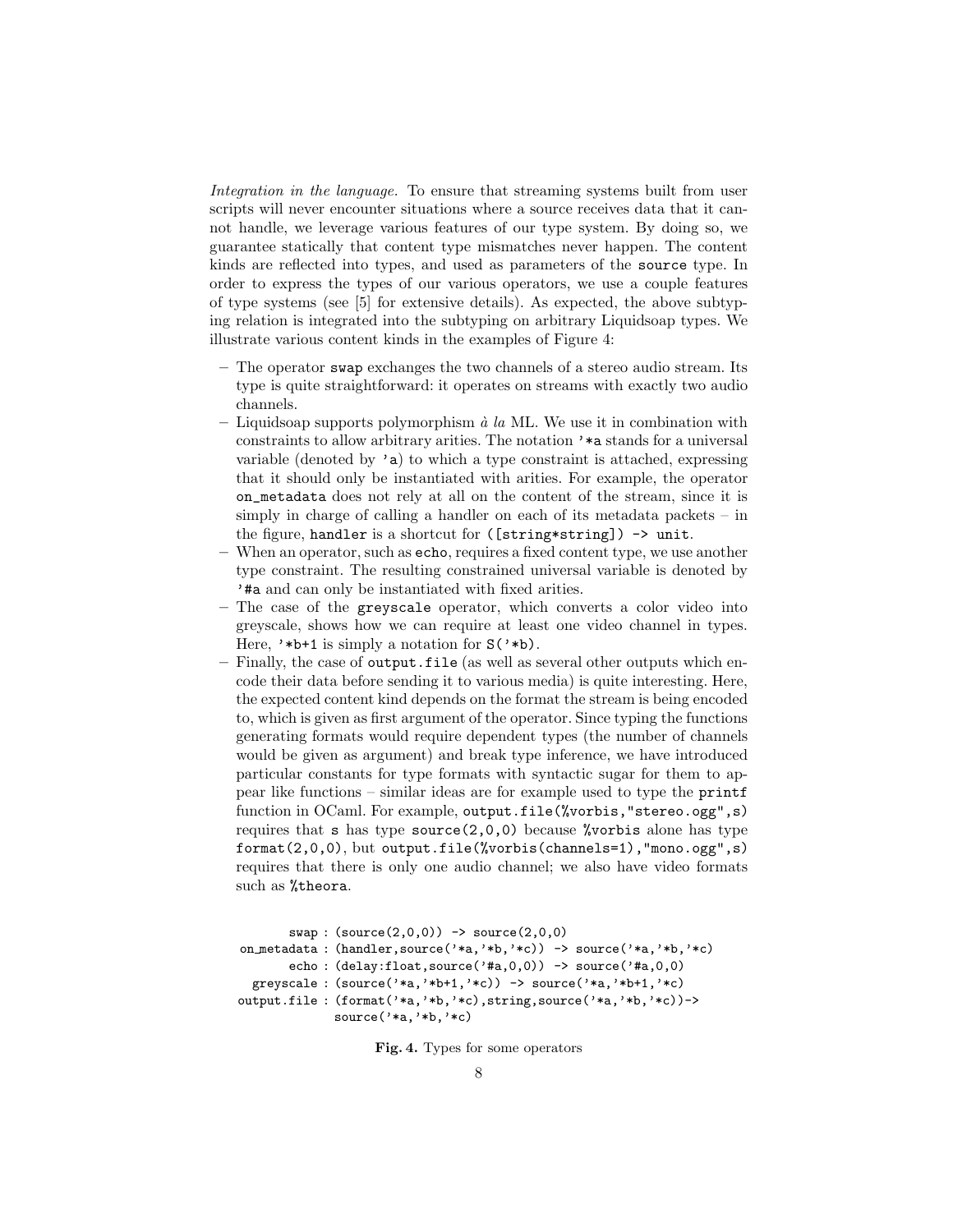These advanced features of the type system are statically inferred, which means that the gain in safety does not add any burden on users. As said above, content kinds have an influence on the behavior of sources — polymorphism is said to be non-parametric. In practice, this means that static types must be maintained throughout the execution of a script. This rather unusual aspect serves us as an overloading mechanism: the only way to remove content kinds from execution would be to duplicate our current collection of operators with a different one for each possible type instantiation.

Ideally, we would like to add some more properties to be statically checked by typing. But it is sometimes difficult to enrich the type system while keeping a natural syntax and the ability to infer types. For example, Liquidsoap checks that active sources are infallible, i.e., always have data available in their input stream, and this check is currently done by a flow analysis on instantiated sources and not typing. Another example is clocks which are described next section.

# <span id="page-9-0"></span>3 Clocks

Up to now, we have only described streaming systems where there is a unique global clock. In such systems, time flows at the same rate for all sources. By default, this rate corresponds to the wallclock time, which is appropriate for a live broadcast, but it does not need to be so. For example, when producing a file from other files, one might want the time rate to be as fast as the CPU allows.

While having a global clock suffices in many situations, there are a couple of reasons why a streaming system might involve multiple clocks or time flows. The first reason is external to liquidsoap: there is simply not a unique notion of time in the real world. A computer's internal clock indicates a slightly different time than your watch or another computer's clock. Moreover, when communicating with a remote computer, network latency causes a perceived time distortion. Even within a single computer there are several clocks: notably, each soundcard has its own clock, which will tick at a slightly different rate than the main clock of the computer. Since liquidsoap communicates with soundcards and remote computers, it has to take those mismatches into account.

There are also some reasons that are purely internal to liquidsoap: in order to produce a stream at a given speed, a source might need to obtain data from another source at a different rate. This is obvious for an operator that speeds up or slows down audio, but is also needed in more subtle cases such as a crossfading operator. A variant of the operator described in Section [1.3](#page-5-0) might combine a portion of the end of a track with the beginning of the next track of the same source to create a transition between tracks. During the lapse of time where the operator combines data from an end of track with the beginning of the other other, the crossing operator needs to read both the stream data of the current track and the data of the next track, thus reading twice as much stream data as in normal time. After ten tracks, with a crossing duration of six seconds, one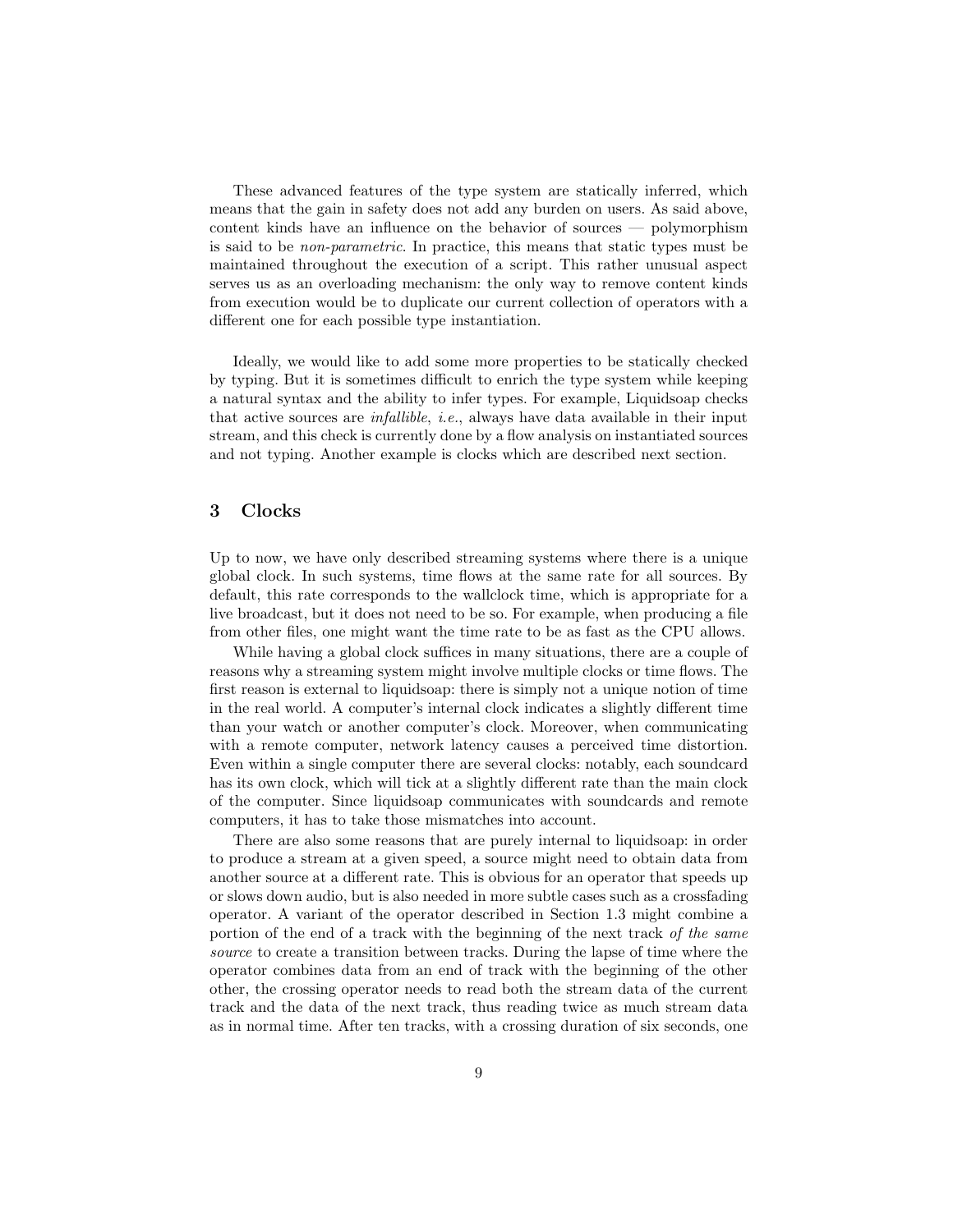

<span id="page-10-0"></span>Fig. 5. A streaming system with two clocks

more minute will have passed for the source compared to the time of the crossing operator.

#### 3.1 Model

In order to avoid inconsistencies caused by time differences, while maintaining a simple and efficient execution model for its sources, liquidsoap works under the restriction that one source belongs to a unique clock, fixed once for all when the source is created. Sources from different clocks cannot communicate using the normal streaming protocol, since it is organized around clock cycles: each clock is responsible for animating its own active sources and has full control on how it does it.

In the graphical representation of streaming systems, clocks induce a partition of sources represented by a notion of locality or box, and clock dependencies are represented by nesting. For example, the graph shown in Figure [5](#page-10-0) corresponds to the stream generators built by the following script:

```
output.icecast(%vorbis,mount="myradio",
  fallback([crossfade(playlist("some.txt")),jingles]))
```
There,  $clock_2$  was created specifically for the crossfading operator; the rate of that clock is controlled by that operator, which can hence accelerate it around track changes without any risk of inconsistency.  $clock_1$  is simply a wallclock, so that the main stream is produced following the real time rate.

A clock is active if it ticks by itself, therefore running its sources constantly; this is the case of wallclocks or soundcard clocks. We say that a clock depends on another one if its animation (and thus time rate) depends on it. Active sources do not depend on other sources, and dependencies must be acyclic. In the above example, the ticking of  $clock_2$  is provoked by that of  $clock_1$ , and freezes when the fallback is playing jingles. Although nothing forces it in the model, it makes more sense if each passive source depends (possibly indirectly) on an active one, and all sources without dependencies are active. Those assumptions are in fact guaranteed to hold for the systems built using the Liquidsoap language.

From an implementation viewpoint, each active clock launches its own streaming thread. Hence, clocks provide a way to split the generation of one or several streams across several threads, and hence multiple CPU cores.This powerful possibility is made available to the user through the intuitive notion of clock. As we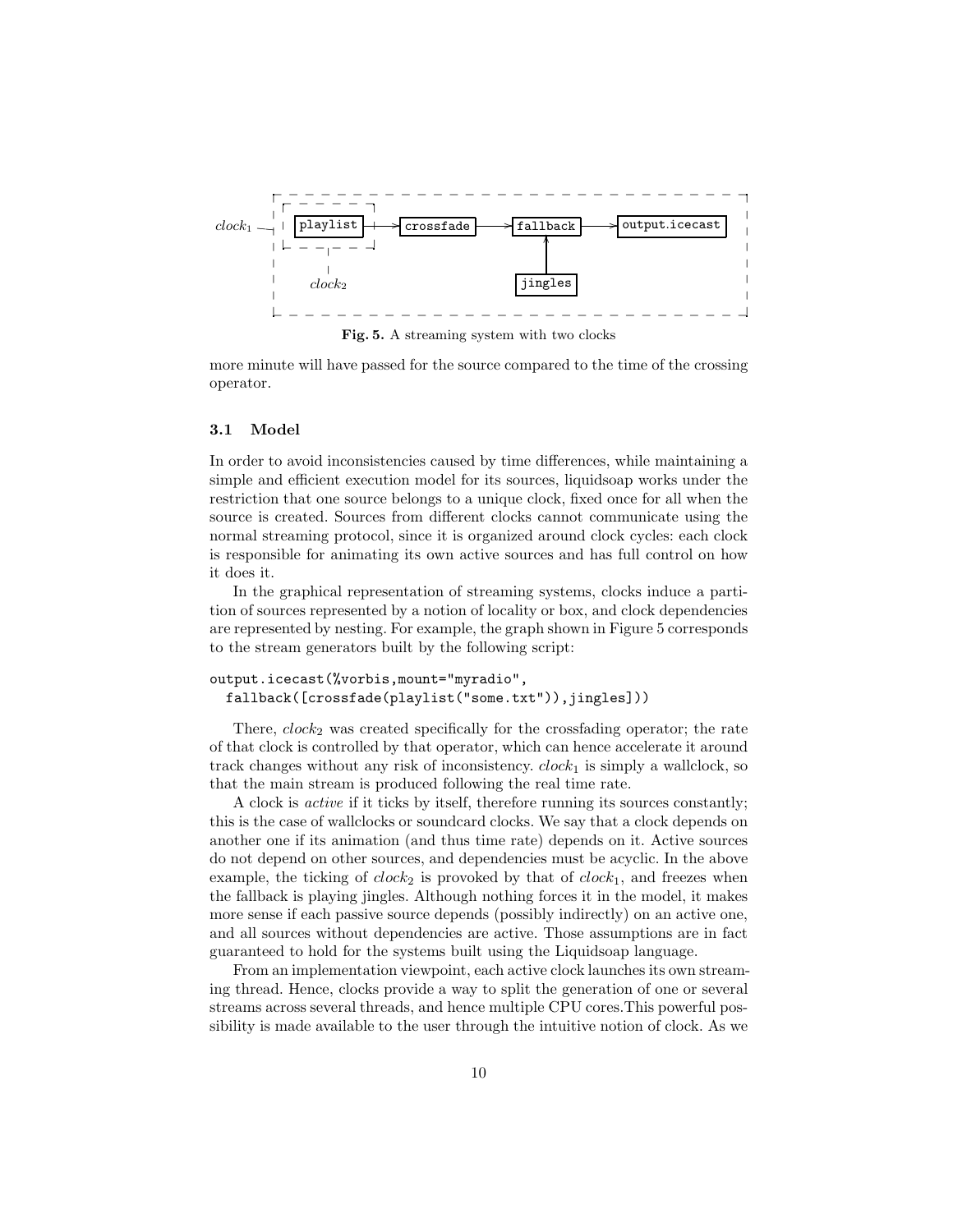shall see in the next section, the script writer never needs to specify clocks unless he explicitly wants a particular setup, and Liquidsoap automatically checks that clock assignements are correct.

#### 3.2 Clock assignment

Clocks are not represented in the type of Liquidsoap sources. Although it would be nice to statically check clock assignment, type inference would not be possible without technical annotations from the user. Instead, clocks are assigned upon source creation. Some sources require to belong to a particular, definite clock, such as the wallclock, or the clock corresponding to a sound card. Most sources simply require that their clock is the same as their input sources. Since clocks often cannot be inferred bottom-up, we use a notion of clock variable that can be left undefined. Clock variables reflect the required clock dependencies, which are maintained during the inference process.

Two errors can occur during this phase. Although they are runtime errors that could be raised in the middle of streaming when new sources are created  $(e, q, \, w)$  means of a transition), this usually only happens during the initial construction. The first error is raised when two different known clocks need to be unified. For example, in the following script, the ALSA input is required to belong to the ALSA clock and crossfade's internal clock at the same time:

#### output.file(%vorbis,"record.ogg",crossfade(input.alsa()))

The other possible error happens when unifying two unknown clock variables if one depends on the other – in unification terminology, this is an *occurs-check* failure. A simple example of that situation is the script  $add([s,crossface(s)])$ where the two mixed sources respectively have clocks c and  $X_c$  where c is the clock created for the crossfading operator and  $X_c$  is the variable representing the clock to which the crossfading belongs, on which c depends.

After this inference phase, it is possible that some clocks are still unknown. Remaining variables are thus forcibly assigned to the default wallclock, before that all new sources are prepared for streaming by their respective clocks.

# <span id="page-11-0"></span>4 Related work

Liquidsoap is obviously different from classical tools such as Ices or Darkice in that it offers the user the freedom to assemble a stream for a variety of operators, through a scripting language rather than traditional configuration files.

Liquidsoap has more similarities with multimedia streaming libraries and digital signal processing (DSP) languages. The GStreamer library [\[6\]](#page-12-4) defines a model of stream, and its API can be used to define streaming systems in various programming languages (primarily coded in C, the library has also been ported to many other languages). Faust [\[4\]](#page-12-5) provides a high-level functional programming language for describing stream processing devices, and compiles this language down to  $C_{++}$ , which enables an integration with various other systems. It is also